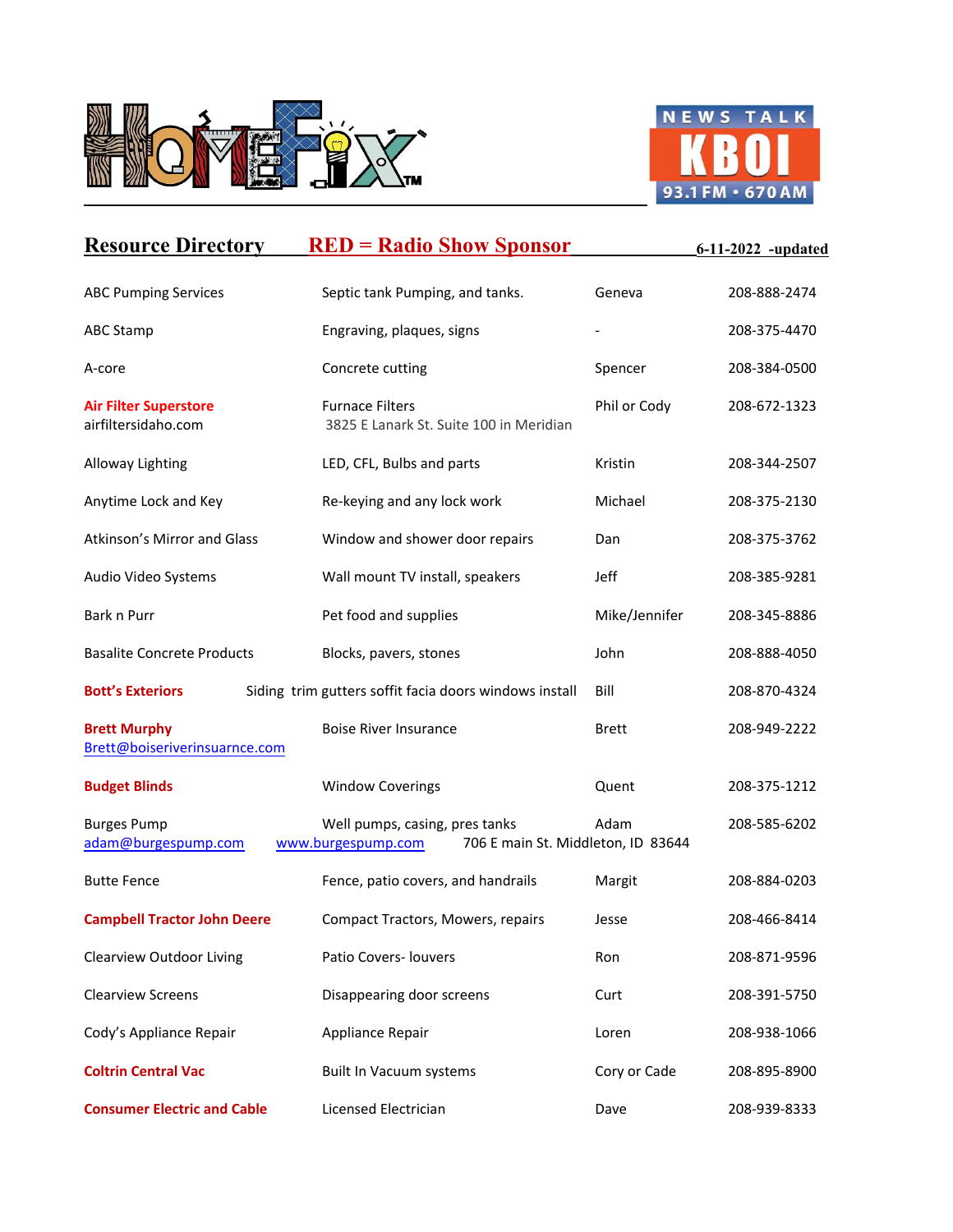| <b>CF Construction</b>                                                                       | Roofing repair and replacement        | Craig                        | 208-921-1445 |
|----------------------------------------------------------------------------------------------|---------------------------------------|------------------------------|--------------|
| <b>Custom Bath Solutions</b><br>custombathsolutions.com                                      | Bathroom Remodeling /Tubs Showers     | Jesse                        | 208-888-7561 |
| <b>Cutting Edge Kitchens</b>                                                                 | Granite and solid surface countertops | Natashia                     | 208-344-3404 |
| Dan Sisson Sprinklers                                                                        | Sprinkler systems and repairs         | Dan                          | 208-571-6982 |
| <b>DIGLINE</b>                                                                               | Utility location- underground         | 811 or                       | 208-342-1583 |
| (The) Door Doctor                                                                            | Door installations and repairs        | Mark                         | 208-608-2770 |
| <b>Dryer Vent Wizard</b>                                                                     | Dryer vent cleaning / repair          | Mike                         | 208-340-1070 |
| Ferguson's Kitchen and Bath                                                                  | Fixture showroom                      | Paul                         | 208-376-2284 |
| Franklin Door Shop                                                                           | Doors                                 | Steve                        | 208-322-4567 |
| <b>Garage Door Store Boise</b>                                                               | Garage door installation and repairs  | Kevin                        | 208-514-2871 |
| <b>Go Green Insulation</b>                                                                   | Foam insulation                       | Seumas                       | 208-912-0028 |
| <b>Go Green Concrete lifting</b>                                                             | concrete slab lifting                 | Seumas                       | 208-313-8888 |
| Habitat For Humanity Re-Store                                                                | Recycled building materials           | Canyon County ReStore -      | 208-463.0864 |
|                                                                                              |                                       | Boise Overland Rd. ReStore - | 208-375.5256 |
|                                                                                              |                                       | Boise Collister ReStore -    | 208-331.6653 |
| Handyman Services (Listener Sourced names)<br>JAO-MON Handyman<br>jaomon.handym an@gmail.com | Handyman Services                     | Scott Miller                 | 208-866-5156 |
| Manny's Quality Home Repairs                                                                 | Handyman Services                     | Manny                        | 208-992-7060 |
| American Home Repairs                                                                        | Home Repairs and services             | Mike                         | 208-999-6446 |
| <b>Heating Equipment Company</b>                                                             | Air Conditioning and Heating          | Stanley                      | 208-459-2212 |
| HomeFix Inc.<br>joe@joeprin.com                                                              | Radio Advertising/Sales               | Joe                          | 208-573-1082 |
| <b>High Desert Hardwood</b>                                                                  | Specialty lumber and panels           | Grace                        | 208-939-9366 |
| <b>Idaho Custom Rain Gutters</b><br>info@idahoguttercompany.com                              | Gutter install and repairs            |                              | 208-991-6733 |
| Idaho Pool Remodeling                                                                        | Pool repair and maintenance           | Scott                        | 208-869-1826 |
| Idaho Power                                                                                  | <b>Energy Efficiency Programs</b>     | Krista                       | 208-388-5361 |
| <b>Integrity Hardwood Floors</b>                                                             | Installation and refinishing          | Karl                         | 208-724-9445 |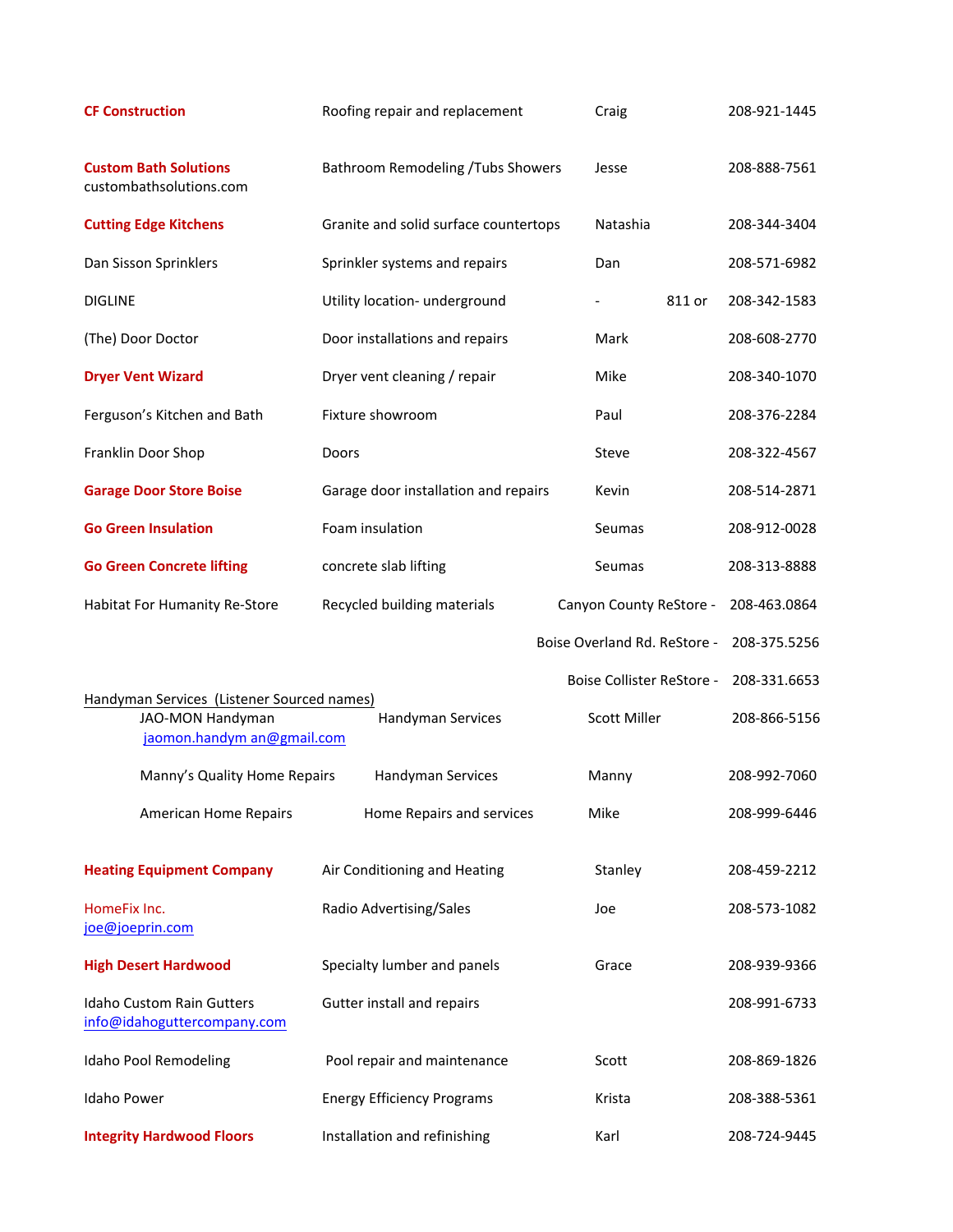| J"s Ultimate Hand Car Wash                     | Car washing by hand Starts at \$7.99                                                | Jay              | 208-447-9270 |
|------------------------------------------------|-------------------------------------------------------------------------------------|------------------|--------------|
| Johnson Brothers                               | Butcher block countertops                                                           | Tim              | 208-919-3469 |
| <b>KC Tool</b>                                 | Power tool repairs                                                                  |                  | 208-375-1313 |
| <b>KBOI Studio Line</b>                        | 670 KBOI AM                                                                         | 1-800-529-KBOI   | 208-336-3700 |
| King Stucco<br>Email-kingstuccoboise@gmail.com | New Application and Repair                                                          | Chase King-Owner | 208-859-7151 |
| Laptop Repair Center of Boise                  | Laptop and Desktop PC repair                                                        | Tilson / Geo     | 208-853-0302 |
| Leisure time                                   | Fireplaces and stoves                                                               | Randy            | 208-376-0180 |
| <b>Masonry Center</b>                          | Tile, glass block, stone and brick                                                  | Rick             | 208-375-1362 |
| <b>Master Plumbing</b>                         | 24 / 7 Plumbing repair and installations                                            | Ben              | 208-955-8538 |
| <b>Matt Bauscher</b>                           | Realtor-Bauscher Real Estate                                                        | Matt             | 208-631-3870 |
| Mert Wright                                    | Installer of laminate floors and carpeting                                          | Mert             | 208-375-4777 |
| <b>Storage Solutions Garage Systems</b>        | Garage Storage, Monkey Bars                                                         | Don              | 208-375-4400 |
| <b>Nampa Appliance</b>                         | Appliances, TV, Mattresses                                                          | Jackie           | 208-465-0551 |
| Nampa Floors and Interiors                     | Carpet, Tile, Hardwood, Vinyl                                                       | Tony             | 208-854-1199 |
| NARI of Idaho                                  | National Association of the Remodeling Industry                                     |                  | 208-322-8191 |
| (The) Painting Pro                             | Interior / exterior painting                                                        | Brian            | 208-378-4825 |
| Parma Post and Pole                            | Treated ranch pole fencing                                                          | Mike             | 208-722-6837 |
| <b>Perma Treat</b>                             | Granite and tile sealing                                                            | Josh             | 208-895-0000 |
| <b>PestCom</b>                                 | Spider, ant, bug control                                                            | Justin           | 208-495-5636 |
| <b>PestCom Lawns</b>                           | Fertilization and weed control                                                      | Justin           | 208-495-5636 |
| <b>Precision Single Ply</b>                    | Flat and low slope roofing                                                          | Rocky            | 208-939-9979 |
| Pretty it up in Idaho<br>prettyitupinidaho.com | Fencing repair, landscaping                                                         | Jeff Scott       | 208-488-0535 |
| Porta Pro's                                    | Porta Potties                                                                       |                  | 208-467-0089 |
| <b>Randy Funk Home Inspections</b>             | Home Inspector<br>Email-randy@homeinspectorboise.com website-Homeinspectorboise.com | Randy            | 208-914-5793 |
| <b>Renewable Energy Northwest</b>              | Solar thermal and solar panels                                                      | Carl             | 208-577-6537 |
| Roberts Tile and Grout Repair                  | Grout repair and replacement                                                        | Robert           | 208-890-7621 |